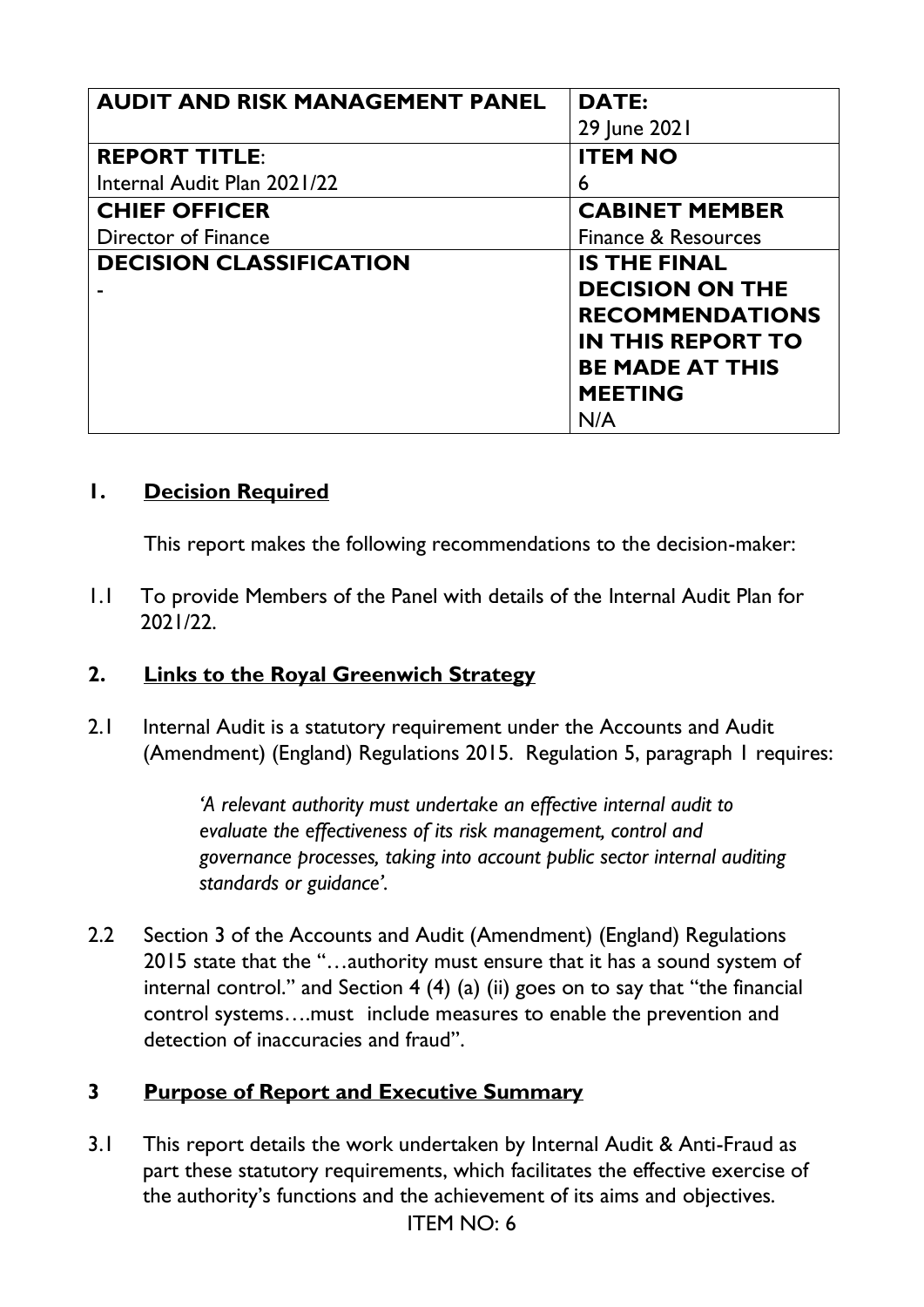## **4 The Role of Internal Audit**

4.1 The definition of Internal Audit as outlined within the Public Sector Internal Audit Standards (PSIAS) that came into force on 1st April 2013 is

> *'Internal auditing is an independent, objective assurance and consulting activity designed to add value and improve an organisation's operations. It helps an organisation accomplish its objectives by bringing a systematic, disciplined approach to evaluate and improve the effectiveness of risk management, control and governance'.*

- 4.2 In fulfilling this role, Internal Audit is able to provide assurances for Corporate Governance and recommend/promote the implementation of changes which will have a fundamental bearing on the accomplishment of the Royal Borough's objectives at both strategic and operational levels.
- 4.3 In addition, the Accounts and Audit (Amendment) (England) Regulations 2015, Regulation 6 (Review of internal control system) states:-
	- (1) A relevant authority must, each financial year—

 (a) conduct a review of the effectiveness of the system of internal control required by regulation 3; and

- (b) prepare an annual governance statement;
- (2) If the relevant authority referred to in paragraph (1) is a Category 1 authority, following the review, it must—
	- (a) consider the findings of the review required by paragraph
		- (i) by a committee; or
		- (ii) by members of the authority meeting as a whole; and
	- (b) approve the annual governance statement prepared in accordance with paragraph  $(1)(b)$  by resolution of-
		- (i) a committee; or
		- (ii) members of the authority meeting as a whole.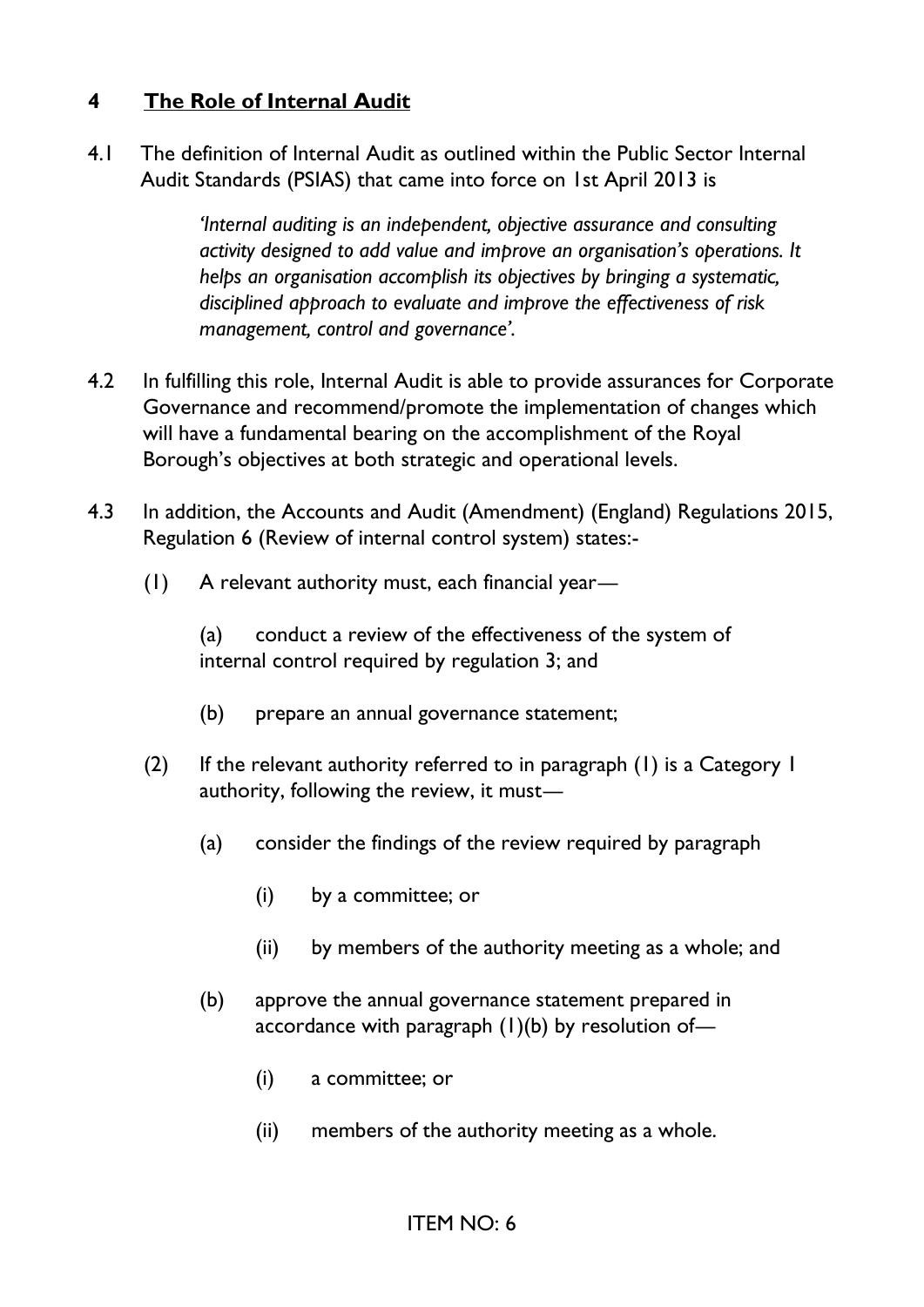- (3) If the relevant authority referred to in paragraph (1) is a Category 2 authority, following the review it must—
	- (a) consider the findings of the review by members of the authority meeting as a whole; and
	- (b) approve the annual governance statement prepared in accordance with paragraph (1)(b) by resolution of members of the authority meeting as a whole.
- 4.4 Internal Audit contributes to the assurance gathering framework for the Royal Borough's Annual Governance Statement by providing an annual Head of Internal Audit Report. This report includes a 'Statement of Assurance' and is based on the internal audit work undertaken during the course of the year and provides an opinion on the overall level of Internal Control.
- 4.5 All work undertaken by Internal Audit is in accordance with the Public Sector Internal Audit Standards (PSIAS).
- 4.6 Internal Audit maintains its own quality management system aligned to the ISO 9001:2008 Quality Standard Award.

# **5 Internal Audit Plan and Risk Assessment 2021/22**

- 5.1. Internal Audit & Anti-Fraud's Service Plan details the strategy for delivering an effective level of internal audit within the Royal Borough. The strategy includes the preparation of a risk-based audit plan service to ensure that audit resources are targeted to areas that represent the greatest risk to the Royal Borough. Accordingly, the Internal Audit plan is prepared using a number of techniques to identify auditable areas, assess the risk to service delivery and prioritise audit coverage.
- 5.2. The approach adopted in preparing the 2021/22 audit plan considered a number of factors and follows a defined methodology, including:
	- Determining in liaison with the Royal Borough's external auditor (Grant Thornton) material systems and the corresponding key controls which need to be annually reviewed. Consequently, Internal Audit consider the following material systems when compiling the audit plan;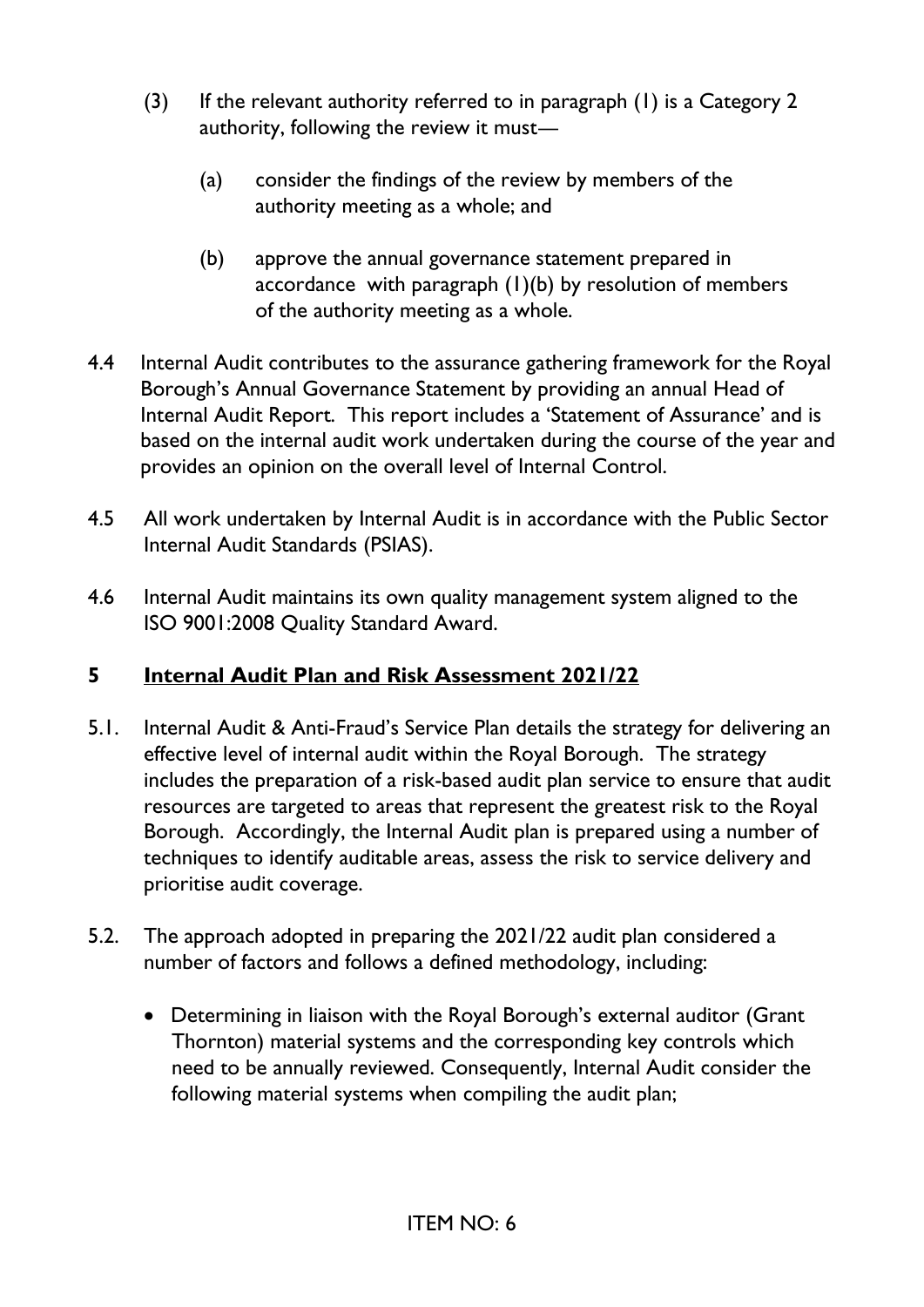- $\triangleright$  General Ledger (including journal controls)
- ➢ Payroll
- ➢ Housing Repairs
- ➢ Schools Finances
- ➢ Treasury Management (including loans and investments)
- $\triangleright$  Cash Receipting (including bank reconciliations)
- ➢ Debtors
- ➢ Creditors
- ➢ Housing Rents
- ➢ Social Services Payments
- ➢ Business Rates
- ➢ Council Tax
- ➢ Housing Benefits & Council Tax Support
- ➢ Fixed Assets
- ➢ Pension Fund Management

Grant Thornton has the opportunity to review the work undertaken by Internal Audit on the material systems when conducting the annual review of the Royal Borough's accounts.

- Performing an independent audit needs and risk assessment on the services, systems, management/policy objectives and the operations within the Royal Borough, in order to identify those risk areas that are of high priority.
- Identifying any audits which have been deferred from the 2020/21 plan and which, following consultation with Chief Officers, remain a priority;
- Identifying those audits which are in progress at the end of 2020/21 which will need to be completed in 2021/22;
- Identifying those audits which have been completed but which require further "follow up" audit work to track the recommendations formally agreed with management from the audit reviews and obtain assurance that management have implemented the agreed audit recommendations.
- Identifying through consultation with each Director and other senior directorate representatives, issues of concern and risk within their areas of responsibility. On this theme Internal Audit also review and consider Departmental Operational Risk Registers and Service Plans;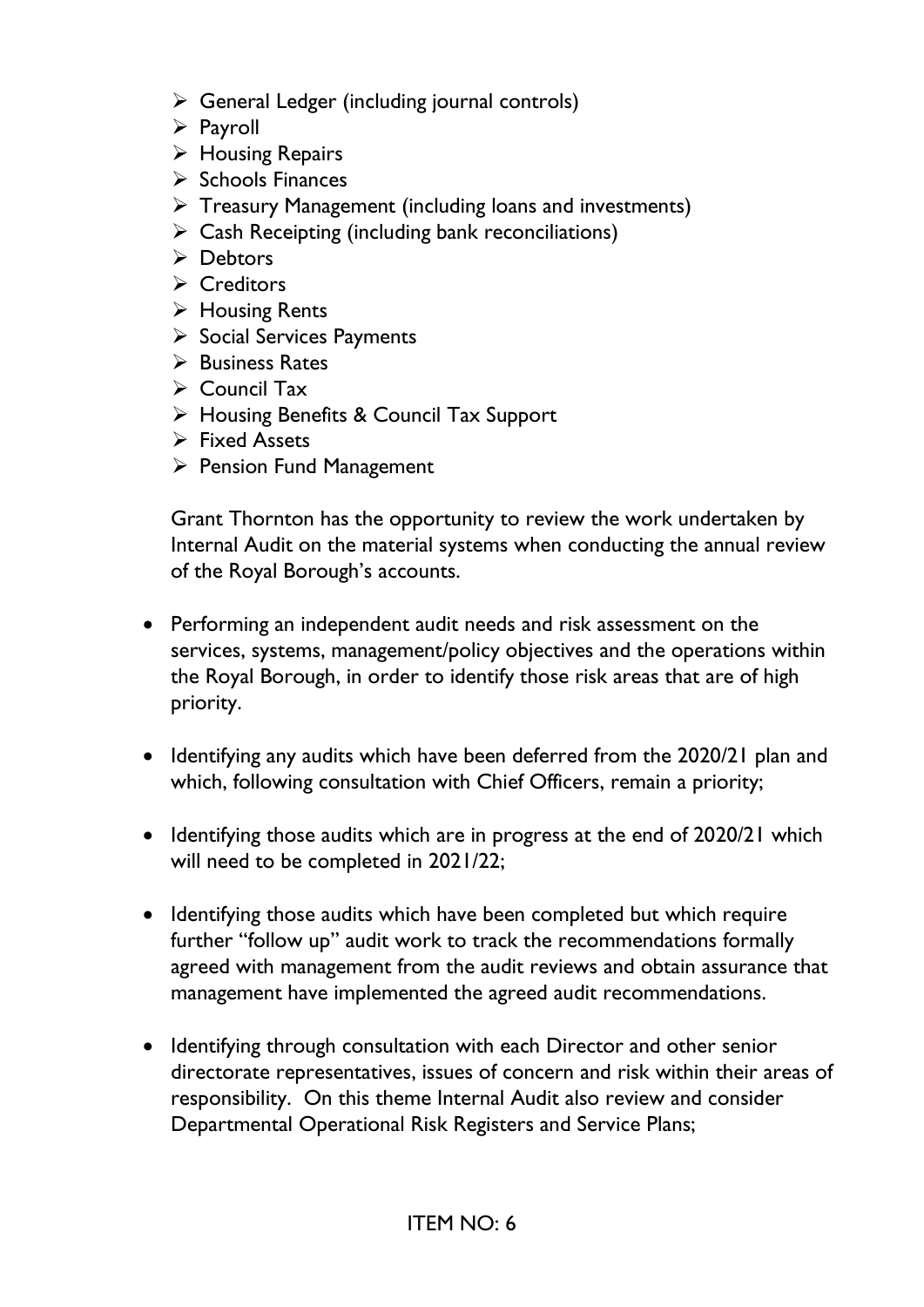- The review of certain specific financial systems and processes, which require annual audit certification such as Eltham Crematorium.
- The regular cyclical review of the Royal Borough's Schools. At present, Internal Audit is scheduled to visit all primary, secondary and special schools every three years. During 2021/22 Internal Audit will endeavour to undertake cyclical reviews of 41 schools and visit 4 further schools, specifically to ascertain progress with the implementation of previous audit recommendations.
- 5.3 The 2021/22 Internal Audit Plan was compiled with due regard to the above requirements. A detailed analysis of the Internal Audit plan, showing individual auditable areas and resource apportionment between Royal Borough departments is shown at *Appendix A.*

## **6 Resources/Productivity**

- 6.1 At present, Internal Audit has a complement of 11 Internal Audit and Anti-Fraud Auditors/Investigators. They operate a generic role with responsibility for providing audit coverage in addition to duties surrounding the investigation of fraud and irregularity.
- 6.2 Internal Audit coverage is provided on a fully in-house basis. Previously, the plan allowed for the engagement of specialist Computer / Information Technology Audit services. As a result of staff professional development, we now have adequate expertise in this specialist area. However, should there be a need there is flexibility within the plan to engage external resources.
- 6.3 As a result, and after deducting "non-direct" audit time (staff annual leave, sickness, staff development, professional studies, and time allocated to antifraud investigations), the Section has a total of 1,079 days available solely for undertaking internal audit reviews. The available Internal Audit resource has been allocated based on the methodology detailed in section 5 of this report.
- 6.4 Within the 1,079 days available for direct audit work, roughly 11% (115 days) has been allocated to ensuring that management have implemented agreed audit recommendations. Additionally, and based on past experience and good practice, the Internal Audit Plan includes 2% contingency for unplanned work requirements and advice and information (18 days) to ensure Internal Audit have the flexibility to respond to changing needs and demands.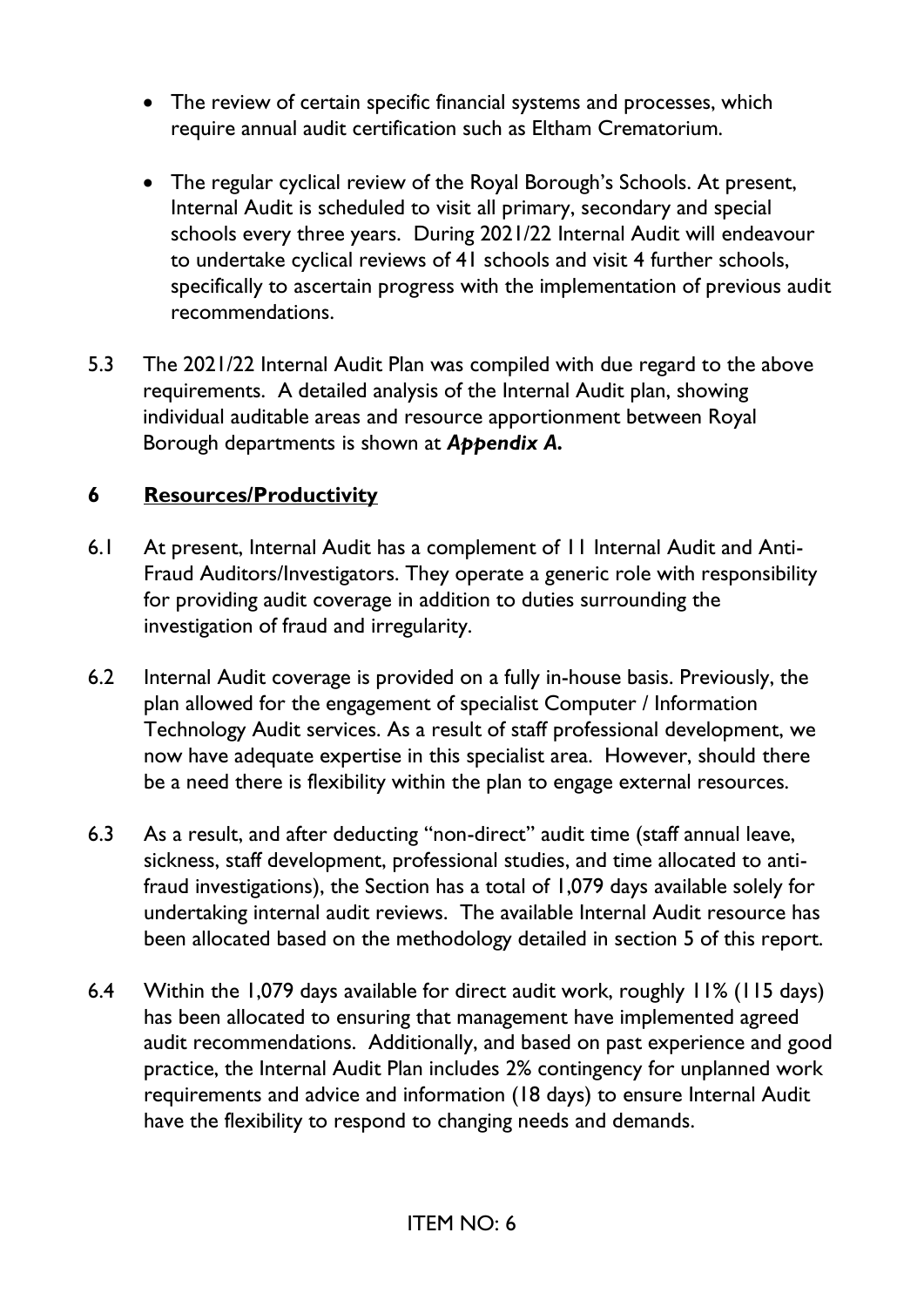6.5 The Internal Audit plan has been produced to ensure consistency with previous levels of productivity.

#### **7 Scope of audit coverage**

7.1 The following chart indicates the planned level of audit coverage across the Royal Borough Directorates and external clients: (including recommendation tracking and contingency)

| <b>Directorate</b>                    | No of Days | % of Total<br>Days<br>(Approx.) |
|---------------------------------------|------------|---------------------------------|
| <b>Health and Adult Services</b>      | 65         | 7.0%                            |
| Children's Services + School Finances | 307        | 33.0%                           |
| Communities and Environment           | 145        | 15.6%                           |
| Housing and Safer Community           | 85         | 9.1%                            |
| <b>Finance</b>                        | 239        | 25.8%                           |
| Regeneration, Skills & Enterprise     | 55         | 5.9%                            |
| <b>Follow Up Contingency</b>          | 15         | 1.6%                            |
| <b>Unplanned Work Contingency</b>     | 18         | 2.0%                            |
| Total                                 | 929        | l 00%                           |

- 7.2 25.8% of available audit resources are to be concentrated within the Finance Directorate. This is because the Directorate holds responsibility for many of the Royal Borough's main financial systems (including Payroll and Creditors).
- 7.3 The Panel will note that the audit resource allocated to Children's Services has increased significantly in comparison to previous years. This is because Internal Audit were unable to conduct any school probity audits during 2020/21. All of these audits have been deferred to the 2021/22 audit plan and we will endeavour to conduct these together with the reviews which are due as part of the 3 yearly audit cycle.

## **8 Performance indicators**

- 8.1 Since April 2019, Internal Audit management reports on four performance indicators decided to assist gauge and assure the quality of internal audit work being produced by the section.
- 8.2 Internal Audit management also reports to the Panel on the progress of the implementation of internal audit recommendations.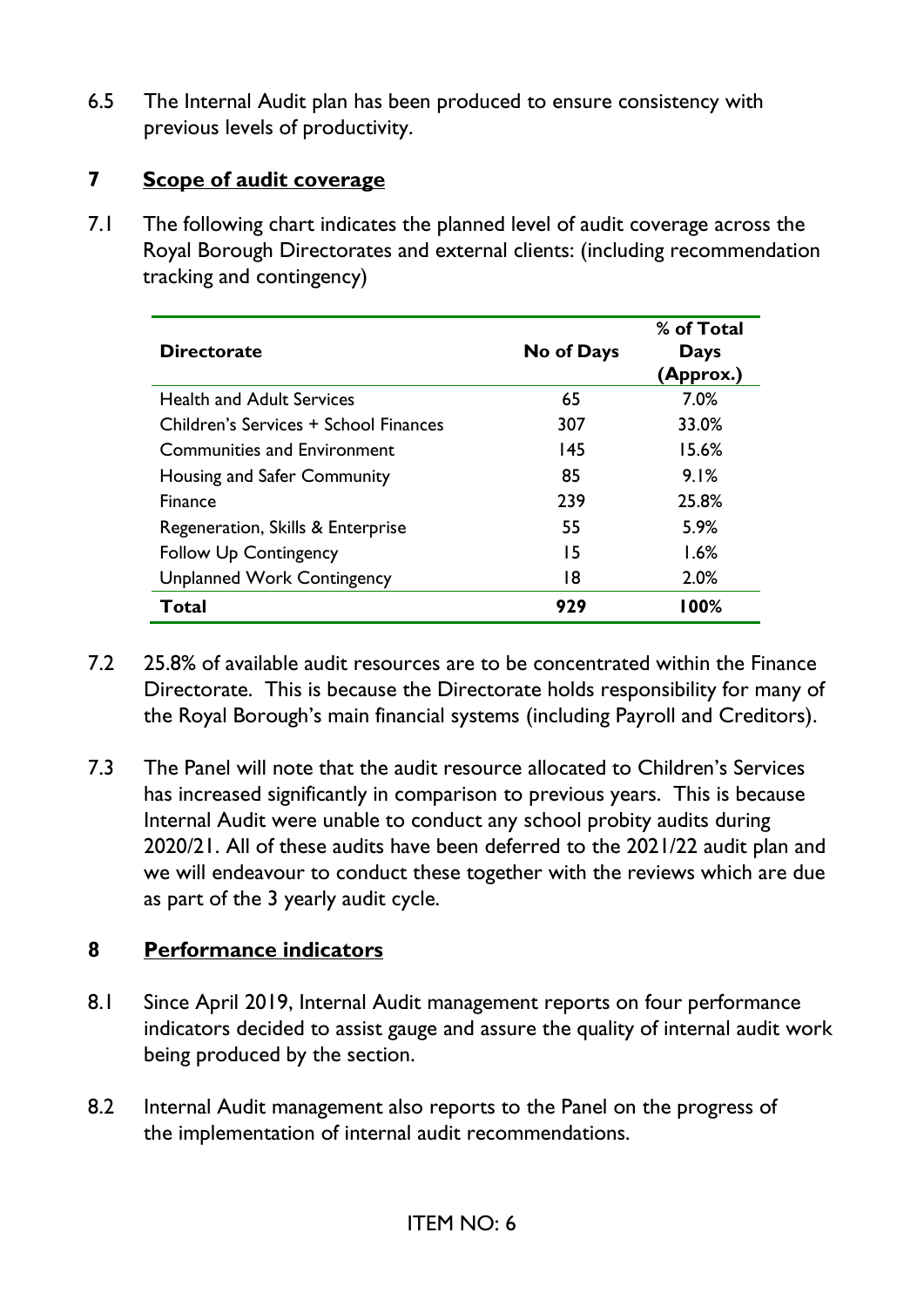- 8.3 Whilst the latter does not represent a performance indicator in respect of Internal Audit delivery it will provide members with information relating to the number of recommendations and instances where internal audit recommendations have not been implemented within the agreed timescales.
- 8.4 Details of the performance indicators and recommendations information to be provided to members are detailed in the tables below.

| <b>Performance Indicator</b><br><b>Description</b>                                                    | <b>Target</b><br><b>Performance</b> | <b>Performance</b><br><b>Achieved</b> | <b>RAG</b><br><b>Status</b> |
|-------------------------------------------------------------------------------------------------------|-------------------------------------|---------------------------------------|-----------------------------|
| Percentage of IA Plan<br>delivered to draft report<br>stage by 31 March                               | 90%                                 |                                       |                             |
| Percentage of draft<br>reports issued as a final<br>report within 5 working<br>day of client response | 75%                                 |                                       |                             |
| <b>Productivity level</b>                                                                             | 80%                                 |                                       |                             |
| <b>Client Satisfaction Rating</b><br>IA work is fully compliant                                       | 4 or above                          |                                       |                             |
| with the PSIAS and IIA<br>Code of Ethics                                                              | 100%                                |                                       |                             |

Table1 - Internal Audit Performance Indicators

Table 2 – Recommendation Implementation / Tracking

| <b>Recommendation Description</b>                       | <b>Time</b><br><b>Period</b> |
|---------------------------------------------------------|------------------------------|
| Number of High priority IA recommendations where        |                              |
| positive management action is proposed                  |                              |
| Number of Medium priority IA recommendations            |                              |
| where positive management action is proposed            |                              |
| Number of High priority IA recommendations where        |                              |
| management action is taken within the agreed timescales |                              |
| Number of <b>Medium</b> priority IA recommendations     |                              |
| where management action is taken within the agreed      |                              |
| timescales                                              |                              |